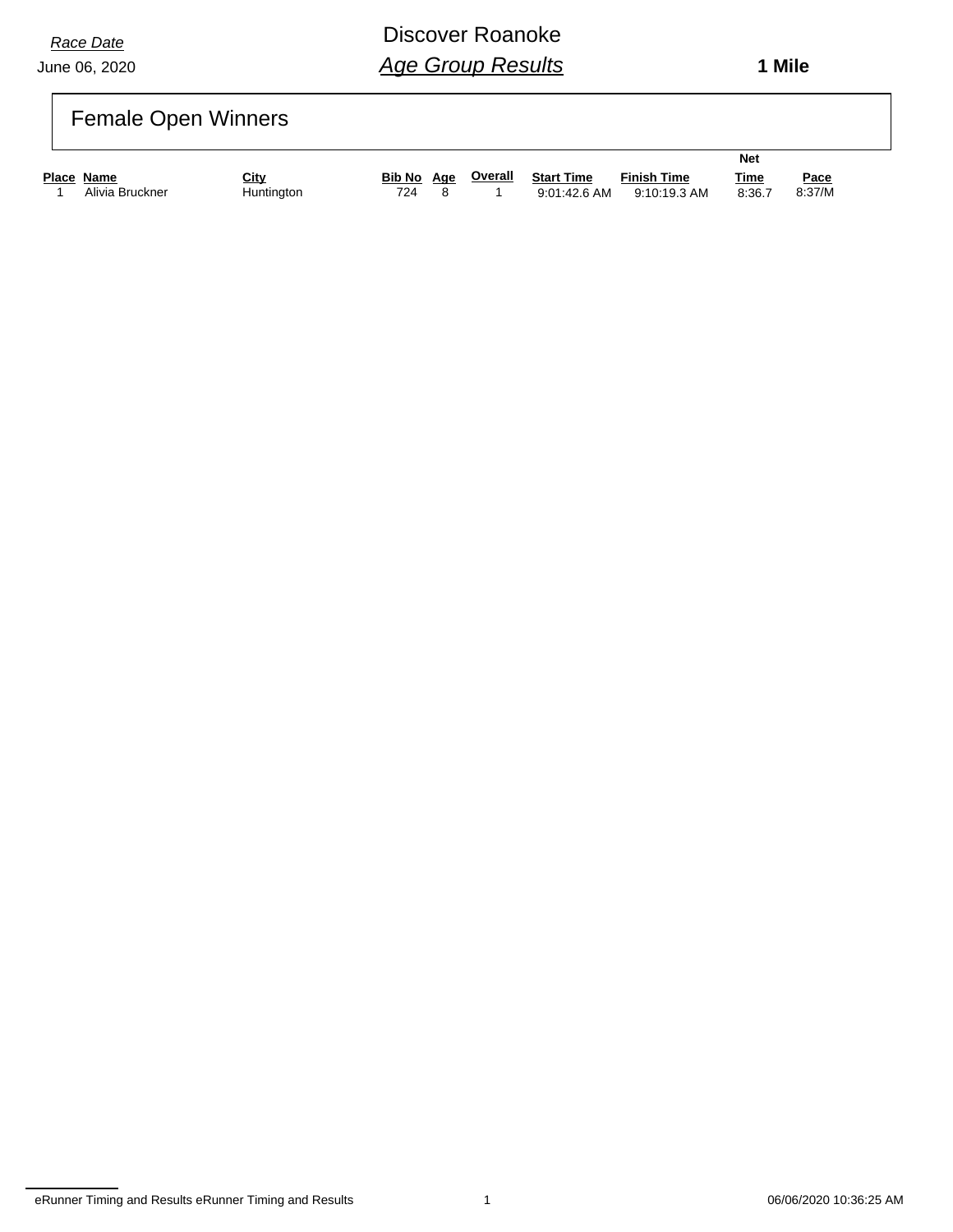#### June 06, 2020

# Discover Roanoke *Age Group Results*

 **1 Mile**

| Female 11 and Under                                 |                             |                    |          |                      |                                   |                                    |                    |                    |
|-----------------------------------------------------|-----------------------------|--------------------|----------|----------------------|-----------------------------------|------------------------------------|--------------------|--------------------|
|                                                     |                             |                    |          |                      |                                   |                                    | <b>Net</b>         |                    |
| Place Name                                          | City                        | Bib No             | Age      | Overall              | <b>Start Time</b>                 | <b>Finish Time</b>                 | <b>Time</b>        | Pace               |
| Emmy Warner<br>$\overline{2}$<br>Anna Randolph      | roanoke<br>Columbia City    | 1983<br>1807       | 8<br>5   | 9<br>10              | 9:01:44.5 AM<br>$9:01:44.9$ AM    | 9:14:31.6 AM<br>9:15:00.1 AM       | 12:47.1<br>13:15.2 | 12:47/M<br>13:15/M |
| Female 20 to 35                                     |                             |                    |          |                      |                                   |                                    |                    |                    |
|                                                     |                             |                    |          |                      |                                   |                                    | <b>Net</b>         |                    |
| Place Name                                          | City                        | <b>Bib No Age</b>  |          | Overall              | <b>Start Time</b>                 | <b>Finish Time</b>                 | Time               | Pace               |
| Robyn Smith                                         | Huntington                  | 1966               | 35       | 4                    | 9:01:42.9 AM                      | 9:10:47.8 AM                       | 9:04.9             | 9:05/M             |
| Female 36 to 49                                     |                             |                    |          |                      |                                   |                                    |                    |                    |
|                                                     |                             |                    |          |                      |                                   |                                    | <b>Net</b>         |                    |
| Name<br><b>Place</b>                                | City                        | Bib No Age         |          | Overall              | <b>Start Time</b>                 | <b>Finish Time</b>                 | Time               | Pace               |
| Angela Bruckner<br>$\overline{2}$<br>Sarah Randolph | Huntington<br>Columbia City | 2043<br>1810       | 40<br>40 | $\overline{2}$<br>11 | 9:01:42.7 AM<br>9:01:44.7 AM      | 9:10:31.4 AM<br>9:15:00.1 AM       | 8:48.6<br>13:15.4  | 8:49/M<br>13:15/M  |
| 3<br>Natalie Warner                                 | roanoke                     | 1985               | 38       | 12                   | $9:01:44.2$ AM                    | 9:15:35.1 AM                       | 13:50.9            | 13:51/M            |
| Female 50 to 64                                     |                             |                    |          |                      |                                   |                                    |                    |                    |
|                                                     |                             |                    |          |                      |                                   |                                    | <b>Net</b>         |                    |
| <b>Place Name</b><br>Rebecca Zehr<br>1              | City<br><b>ELKHART</b>      | Bib No Age<br>2028 | 63       | <b>Overall</b><br>16 | <b>Start Time</b><br>9:01:43.6 AM | <b>Finish Time</b><br>9:17:55.0 AM | Time<br>16:11.3    | Pace<br>16:11/M    |

eRunner Timing and Results eRunner Timing and Results 2 06/06/2020 10:36:25 AM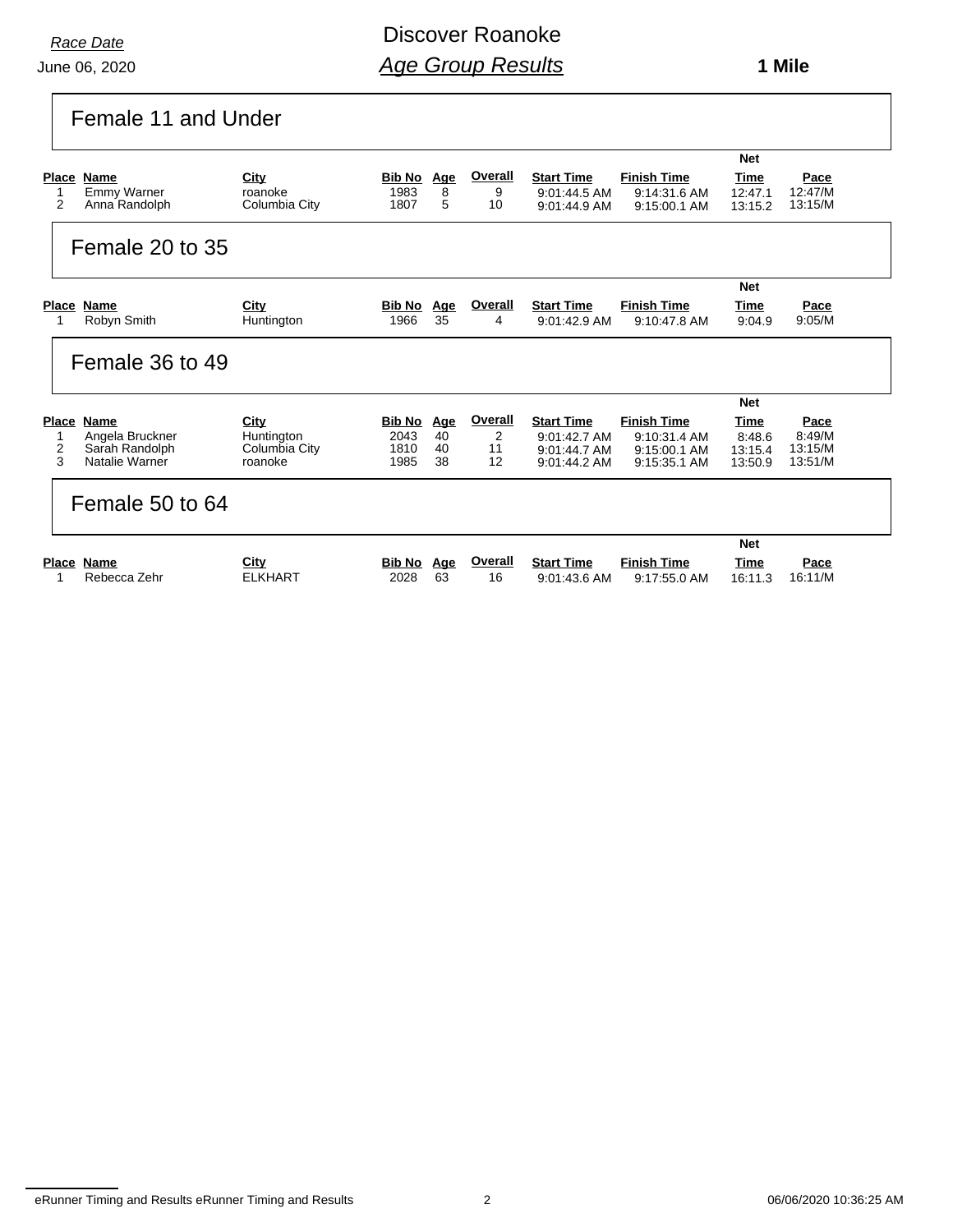June 06, 2020

# Discover Roanoke *Age Group Results*

 **1 Mile**

# Male Open Winners

|            |             |                        |                       |     |         |                                   |                                    | <b>Net</b>            |                |
|------------|-------------|------------------------|-----------------------|-----|---------|-----------------------------------|------------------------------------|-----------------------|----------------|
| Place Name | Owen Warner | <u>City</u><br>roanoke | <b>Bib No</b><br>1987 | Aae | Overall | <b>Start Time</b><br>9:01:43.4 AM | <b>Finish Time</b><br>9:10:34.9 AM | <u>Time</u><br>8:51.5 | Pace<br>8:52/M |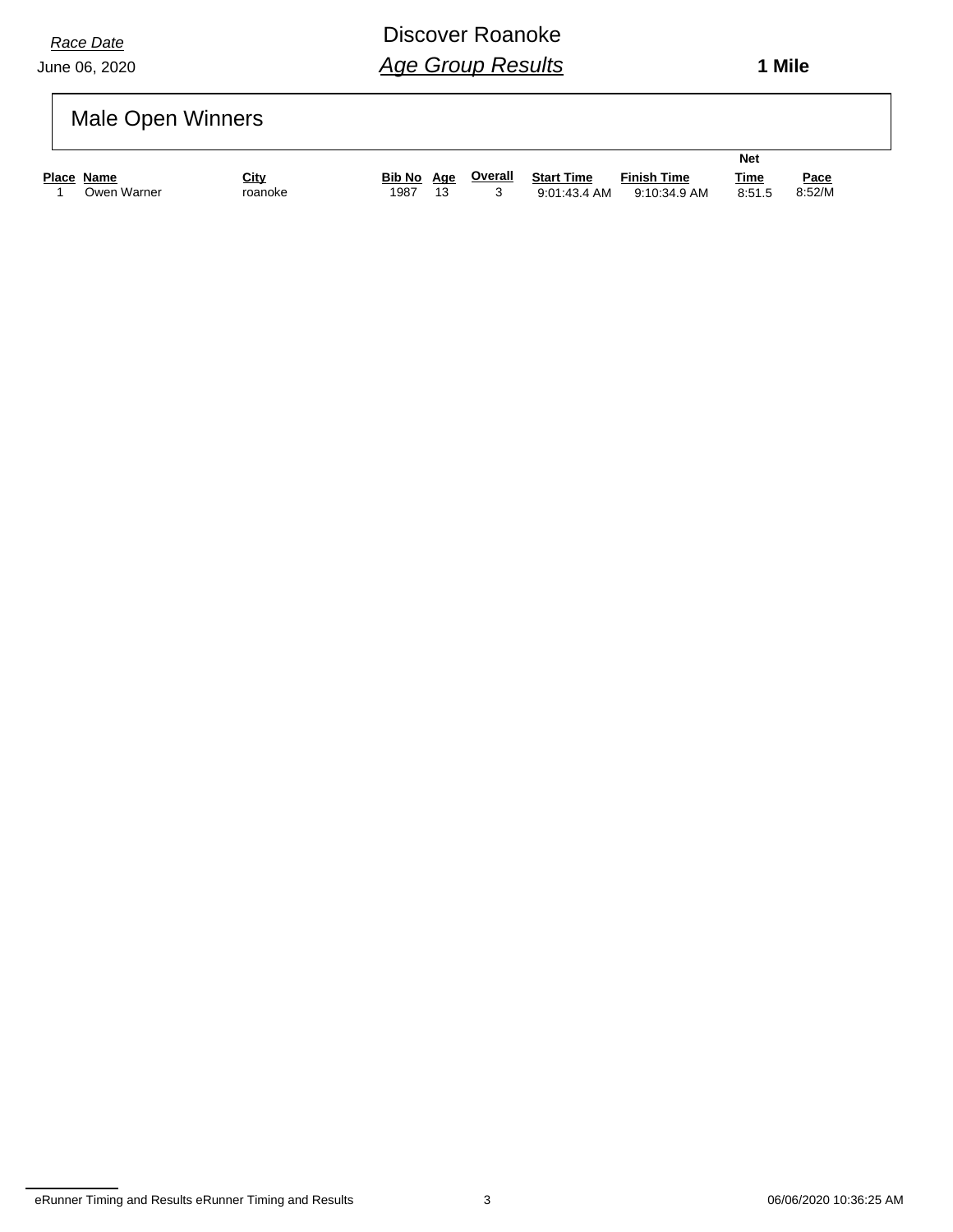Discover Roanoke *Age Group Results*

### Male 11 and Under

|                |               |        |            |                |                   |                    | <b>Net</b>  |         |
|----------------|---------------|--------|------------|----------------|-------------------|--------------------|-------------|---------|
| Place Name     | City          | Bib No | <u>Age</u> | <b>Overall</b> | <b>Start Time</b> | <b>Finish Time</b> | <u>Time</u> | Pace    |
| Micah Smith    | Huntington    | 1816   |            | 5              | $9:01:42.5$ AM    | 9:10:48.2 AM       | 9:05.6      | 9:06/M  |
| Caleb Randolph | Columbia City | 1808   |            | 6              | $9.01.45.0$ AM    | $9:11:09.9$ AM     | 9:24.9      | 9:25/M  |
| Landon Perkins | Roanoke       | 1019   |            | 8              | $9:01:42.2$ AM    | $9:12:22.3$ AM     | 10:40.0     | 10:40/M |
| Isaiah Smith   | Huntington    | 1814   |            | 13             | $9:01:42.6$ AM    | 9:15:52.6 AM       | 14:09.9     | 14:10/M |
| Nolan Zehr     | Roanoke       | 2027   |            | 15             | $9:01:43.9$ AM    | 9:17:55.2 AM       | 16:11.3     | 16:11/M |

#### Male 36 to 49

|                 |               |            |    |         |                   |                    | <b>Net</b>  |         |
|-----------------|---------------|------------|----|---------|-------------------|--------------------|-------------|---------|
| Place Name      | City          | Bib No Age |    | Overall | <b>Start Time</b> | <b>Finish Time</b> | <b>Time</b> | Pace    |
| Nathan Randolph | Columbia City | 1809       | 47 |         | $9:01:45.0$ AM    | 9:11:25.0 AM       | 9.39.9      | 9:40/M  |
| Jordan Smith    | Huntington    | 1815       | 36 | 14      | 9:01:43.3 AM      | 9:15:54.7 AM       | 14:11.4     | 14:11/M |

eRunner Timing and Results eRunner Timing and Results 4 4 1 and 100 m = 06/06/2020 10:36:25 AM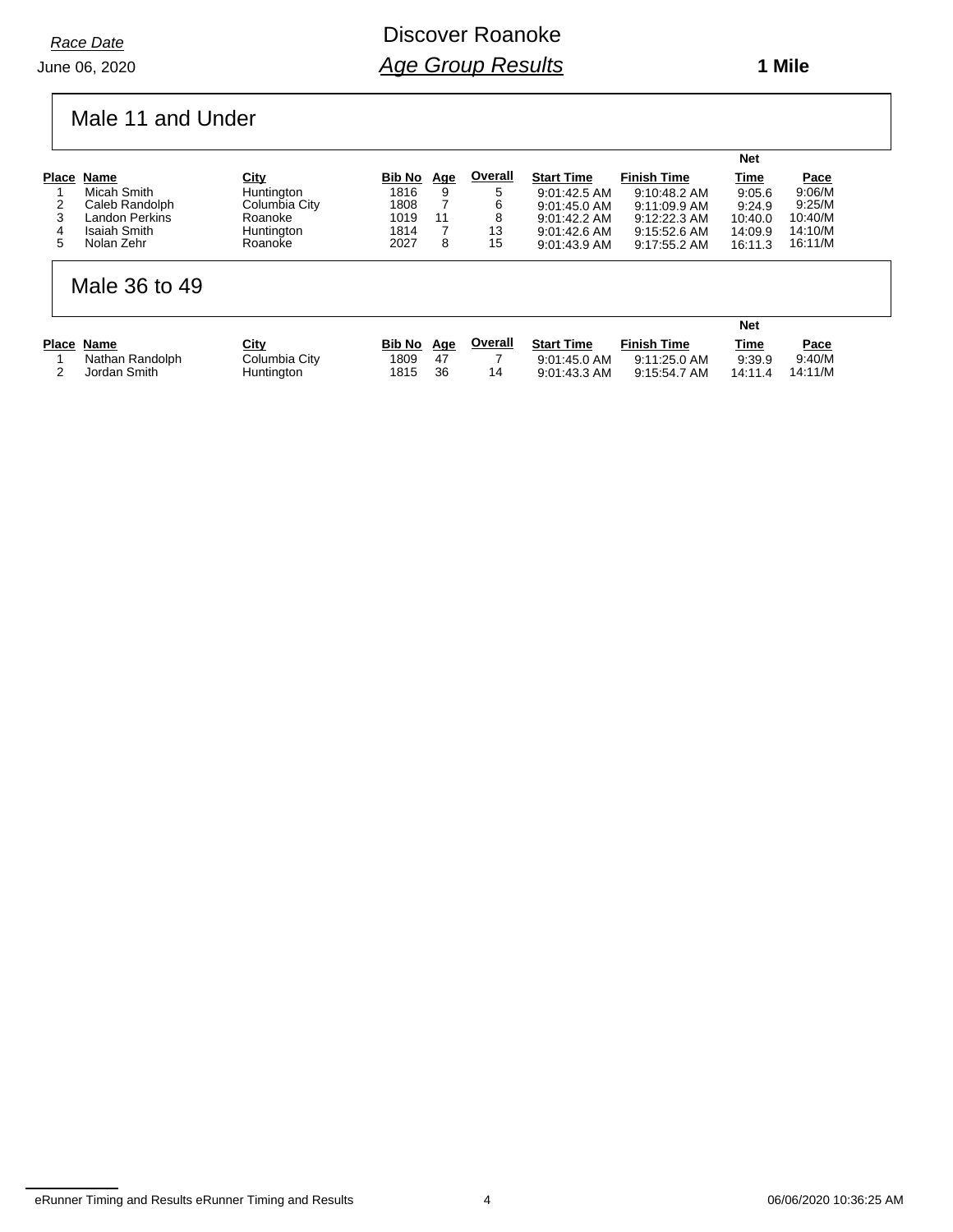#### June 06, 2020

# Discover Roanoke *Age Group Results*

 **5K**

# Female Open Winners

|            |            |     |     |                           |                   |                    | <b>Net</b>  |             |
|------------|------------|-----|-----|---------------------------|-------------------|--------------------|-------------|-------------|
| Place Name | City       |     |     | <b>Bib No</b> Age Overall | <b>Start Time</b> | <b>Finish Time</b> | <u>Time</u> | <u>Pace</u> |
| Hidi Gaff  | Fort Wayne | 979 | -39 |                           | 8:59:25.7 AM      | 9:18:41.6 AM       | 19:15.9     | 6:13/M      |

eRunner Timing and Results eRunner Timing and Results 1 06/06/2020 10:34:38 AM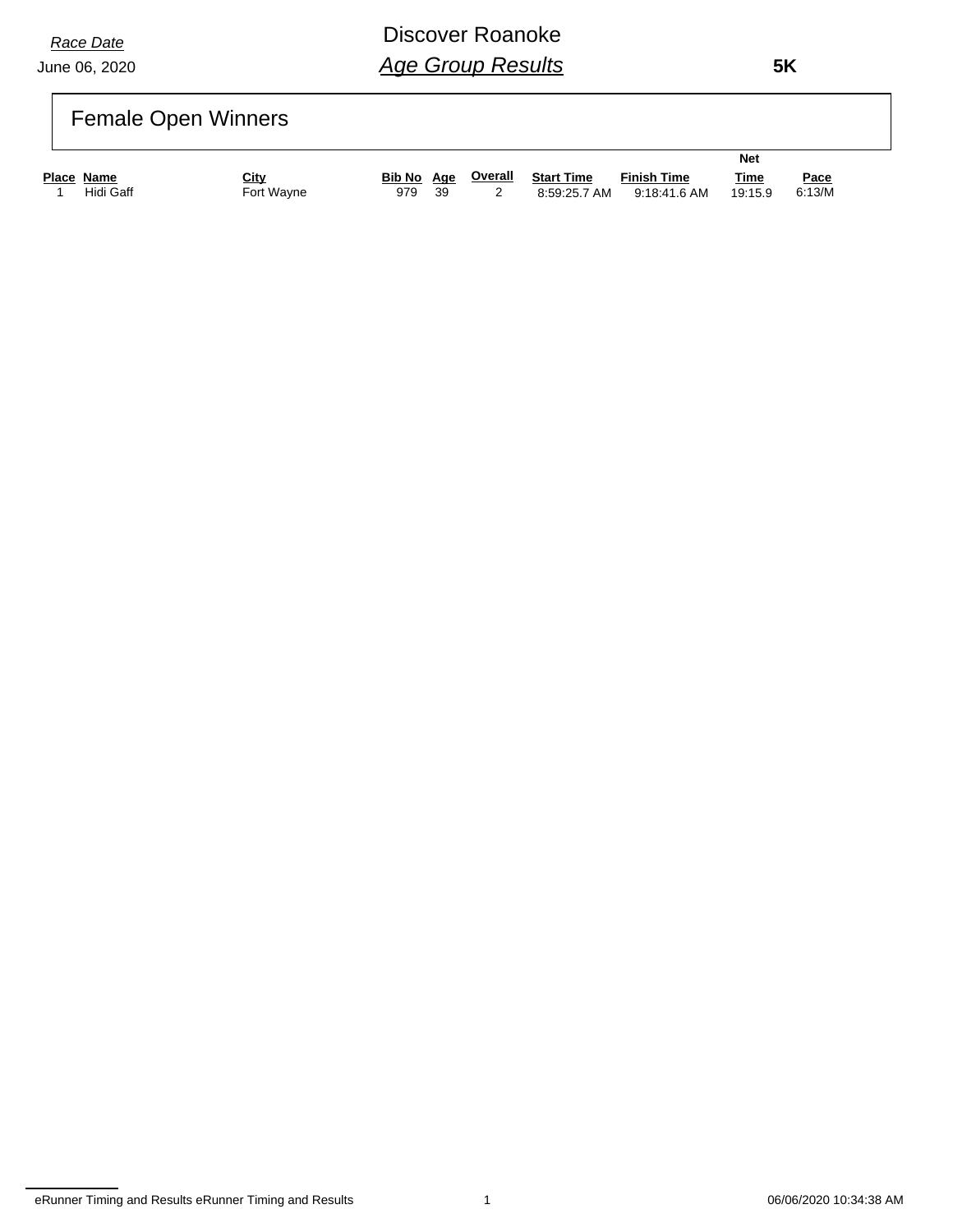#### June 06, 2020

# Discover Roanoke *Age Group Results*

 **5K**

### Female 19 and Under

|   |                 |                |        |            |         |                   |                    | <b>Net</b> |         |
|---|-----------------|----------------|--------|------------|---------|-------------------|--------------------|------------|---------|
|   | Place Name      | <u>City</u>    | Bib No | <u>Age</u> | Overall | <b>Start Time</b> | <b>Finish Time</b> | Time       | Pace    |
|   | Gretchen Witmer | Roanoke        | 2033   | 17         |         | 8:59:27.7 AM      | $9:22:57.4$ AM     | 23:29.6    | 7:35/M  |
|   | Reesey LeBeane  | Danville       | 2036   | 12         | 10      | 8:59:25.5 AM      | 9:23:57.9 AM       | 24:32.4    | 7:55/M  |
|   | Alayna Bruckner | Huntington     | 720    | 11         | 11      | 8:59:26.5 AM      | $9:24:16.4$ AM     | 24:49.9    | 8:01/M  |
| 4 | heidi Warner    | roanoke        | 1984   | 16         | 16      | 8:57:52.4 AM      | $9:24:46.3$ AM     | 26:53.9    | 8:41/M  |
| 5 | Elle McDonald   | Huntinaton     | 2056   | 14         | 25      | 8:59:28.9 AM      | $9:29:02.4$ AM     | 29:33.5    | 9:32/M  |
| 6 | Ella Colclesser | Roanoke        | 2057   | 14         | 26      | 8:59:28.7 AM      | $9:29:02.3$ AM     | 29:33.6    | 9:32/M  |
|   | ELISE NEHER     | <b>ROANOKE</b> | 998    | 14         | 46      | 8:59:31.4 AM      | 9:43:34.3 AM       | 44:02.9    | 14:13/M |
| 8 | Alaina Amerio   | Schererville   | 679    | 12         | 48      | 8:59:38.1 AM      | 9:49:53.7 AM       | 50:15.6    | 16:13/M |

#### Female 20 to 35

|                      |             |        |            |                |                   |                    | <b>Net</b>  |             |
|----------------------|-------------|--------|------------|----------------|-------------------|--------------------|-------------|-------------|
| Place Name           | <u>City</u> | Bib No | <u>Age</u> | <b>Overall</b> | <b>Start Time</b> | <b>Finish Time</b> | <b>Time</b> | <u>Pace</u> |
| Hollyn Anderson      | Roanoke     | 2038   | 20         | 4              | 8:59:27.0 AM      | 9:22:03.7 AM       | 22:36.7     | 7:18/M      |
| <b>Ashley Mosser</b> | Ossian      | 995    | -27        | 13             | 8:59:27.1 AM      | $9:24:22.0$ AM     | 24:54.8     | 8:02/M      |
| Rachel Anderson      | Roanoke     | 2040   | 23         | 31             | 8:59:29.5 AM      | 9:29:34.8 AM       | 30:05.3     | 9:42/M      |
| Amber Ramsey         | Fort Wayne  | 2061   | 30         | 43             | 8:59:28.8 AM      | 9:36:40.0 AM       | 37:11.2     | 12:00/M     |
| Amanda Zehr          | Huntington  | 1999   | 29         | 59             | 8:59:34.8 AM      | 9:53:26.8 AM       | 53:52.0     | 17:23/M     |

#### Female 36 to 49

|       |                       |              |        |            |         |                   |                    | <b>Net</b> |         |
|-------|-----------------------|--------------|--------|------------|---------|-------------------|--------------------|------------|---------|
| Place | Name                  | <u>City</u>  | Bib No | <u>Age</u> | Overall | <b>Start Time</b> | <b>Finish Time</b> | Time       | Pace    |
|       | Myra Witte            | Fort Wayne   | 1994   | 38         | 21      | 8:59:39.9 AM      | 9:28:59.1 AM       | 29:19.2    | 9:27/M  |
| 2     | <b>Beth Kessie</b>    | Roanoke      | 986    | 39         | 22      | 8:59:39.5 AM      | 9:28:59.4 AM       | 29:19.9    | 9:28/M  |
|       | Lydia Claghorn        | Roanoke      | 971    | 40         | 27      | 8:59:39.7 AM      | 9:29:20.8 AM       | 29:41.0    | 9:35/M  |
| 4     | Marv Will             | Fort Wayne   | 1991   | 43         | 35      | 8:59:27.5 AM      | 9:32:08.8 AM       | 32:41.3    | 10:33/M |
| 5     | <b>Bret Claghorn</b>  | Roanoke      | 970    | 41         | 37      | 8:59:40.9 AM      | 9:33:09.6 AM       | 33.28.7    | 10:48/M |
| 6     | Veronica Arias        |              | 2058   | 43         | 44      | 8:59:27.9 AM      | 9:36:46.3 AM       | 37:18.4    | 12:02/M |
|       | <b>Stacey Stanton</b> | Roanoke      | 1968   | 44         | 45      | 8:59:36.3 AM      | $9:37:45.4$ AM     | 38:09.1    | 12:18/M |
| 8     | Jana Davies           | Schererville | 973    | 43         | 51      | 8:59:38.1 AM      | $9:51:12.7$ AM     | 51:34.6    | 16:38/M |
| 9     | Amanda Williams       | Roanoke      | 1992   | 48         | 55      | 8:59:38.5 AM      | 9:52:52.1 AM       | 53:13.6    | 17:10/M |

### Female 50 to 64

|                 |                   |        |            |         |                   |                    | <b>Net</b> |         |
|-----------------|-------------------|--------|------------|---------|-------------------|--------------------|------------|---------|
| Place<br>Name   | <b>City</b>       | Bib No | <u>Age</u> | Overall | <b>Start Time</b> | <b>Finish Time</b> | Time       | Pace    |
| Cindy McGovern  | Fort Wayne        | 991    | 55         | 12      | 8:59:27.9 AM      | 9:24:19.6 AM       | 24:51.6    | 8:01/M  |
| Lisa McDonald   | Huntington        | 2055   | 50         | 32      | 8:59:30.8 AM      | 9:30:44.6 AM       | 31:13.7    | 10:04/M |
| Susan Tauscher  | Fort Wayne        | 1977   | 51         | 36      | 8:59:29.6 AM      | $9:32:18.0$ AM     | 32:48.3    | 10:35/M |
| Diane Sheets    | Huntington        | 1813   | 53         | 40      | 8:59:33.2 AM      | $9.34.57.4$ AM     | 35:24.2    | 11:25/M |
| Carrie Rice     | Roanoke           | 1811   | 51         | 41      | 8:59:28.9 AM      | 9:35:04.9 AM       | 35:35.9    | 11:29/M |
| Cheryl Stromski | Antwerp           | 2037   | 64         | 42      | 8:59:32.2 AM      | 9:36:15.3 AM       | 36:43.1    | 11:51/M |
| Susan Miller    | Huntington        | 992    | 64         | 49      | 8:59:34.4 AM      | 9:50:58.1 AM       | 51:23.6    | 16:35/M |
| Catherine Tarka | Fort Wayne        | 1976   | 57         | 50      | 8:59:39.6 AM      | 9.51.12.8 AM       | 51:33.2    | 16:38/M |
| Jennifer Adair  | Fort Wayne        | 460    | 55         | 53      | 8:59:39.1 AM      | 9.51.58.7 AM       | 52:19.6    | 16:53/M |
| Kyle Zanker     | <b>FORT WAYNE</b> | 1998   | 63         | 57      | 8:59:44.8 AM      | 9.53.01.1 AM       | 53:16.2    | 17:11/M |
|                 |                   |        |            |         |                   |                    |            |         |

#### Female 65 and over

|                       |                |            |    |         |                   |                    | <b>Net</b> |         |
|-----------------------|----------------|------------|----|---------|-------------------|--------------------|------------|---------|
| Place Name            | <u>City</u>    | Bib No Age |    | Overall | <b>Start Time</b> | <b>Finish Time</b> | Time       | Pace    |
| <b>JUNE HINTON</b>    | <b>ROANOKE</b> | 982        | 65 | 52      | 8:59:38.7 AM      | 9:51:56.5 AM       | 52:17.8    | 16:52/M |
| <b>VICKY EISENHUT</b> | <b>ROANOKE</b> | 977        | 68 | 54      | 8:59:38.9 AM      | 9:51:58.6 AM       | 52:19.6    | 16:53/M |
| Cathy Swartz          | Fort Wavne     | 1973       | 65 | 58      | 8:59:44.8 AM      | 9:53:01.3 AM       | 53:16.5    | 17:11/M |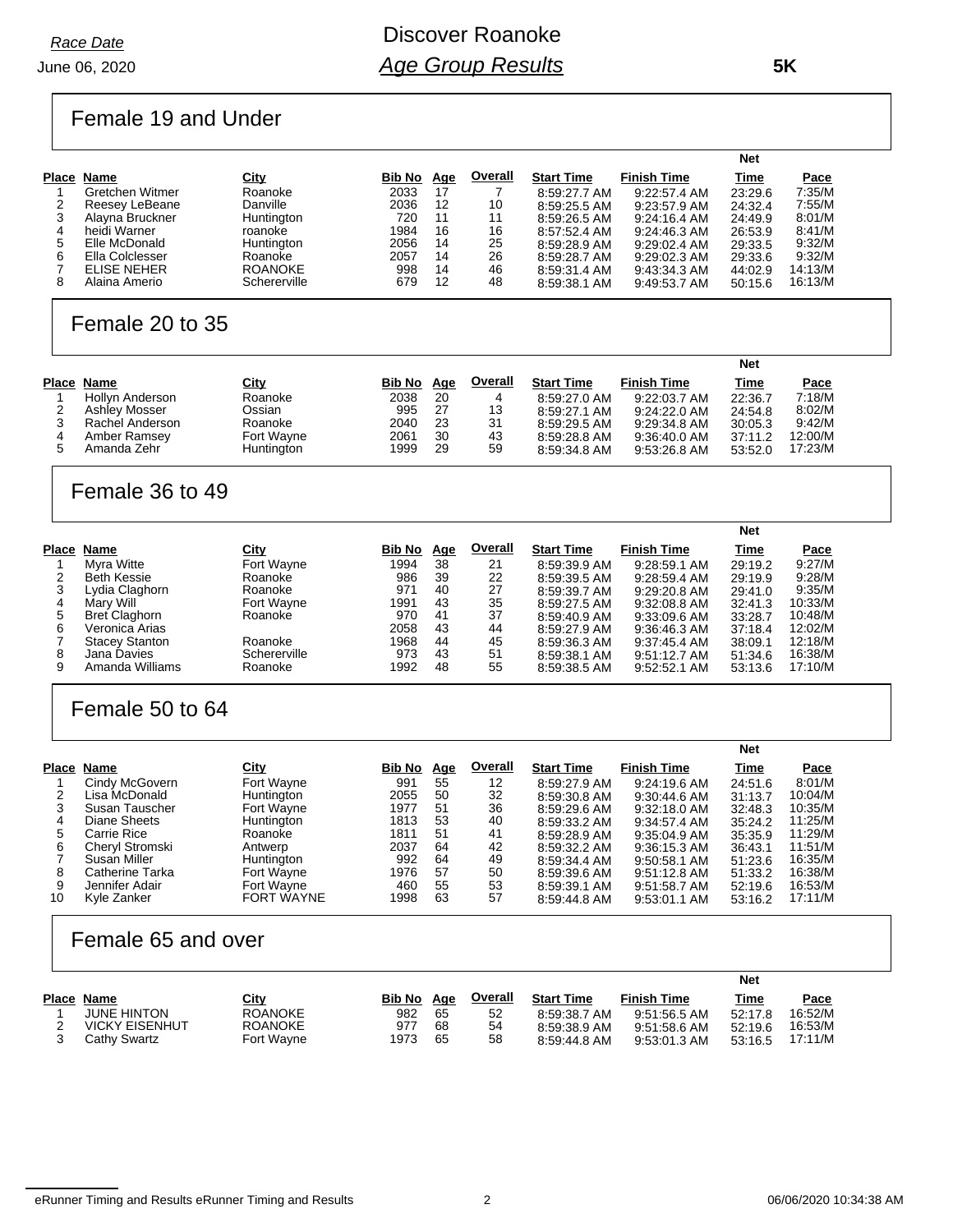June 06, 2020

# Discover Roanoke *Age Group Results*

 **5K**

# Male Open Winners

|                             |                    |      |    |                           |                            |                                    | <b>Net</b>             |                       |
|-----------------------------|--------------------|------|----|---------------------------|----------------------------|------------------------------------|------------------------|-----------------------|
| Place Name<br>Gravson Welch | City<br>Fort Wavne | 1988 | 15 | <b>Bib No</b> Age Overall | Start Time<br>8:59:25.6 AM | <b>Finish Time</b><br>9:18:37.6 AM | <u>Time</u><br>19:12.0 | <u>Pace</u><br>6:12/M |
|                             |                    |      |    |                           |                            |                                    |                        |                       |

eRunner Timing and Results eRunner Timing and Results 3 06/06/2020 10:34:38 AM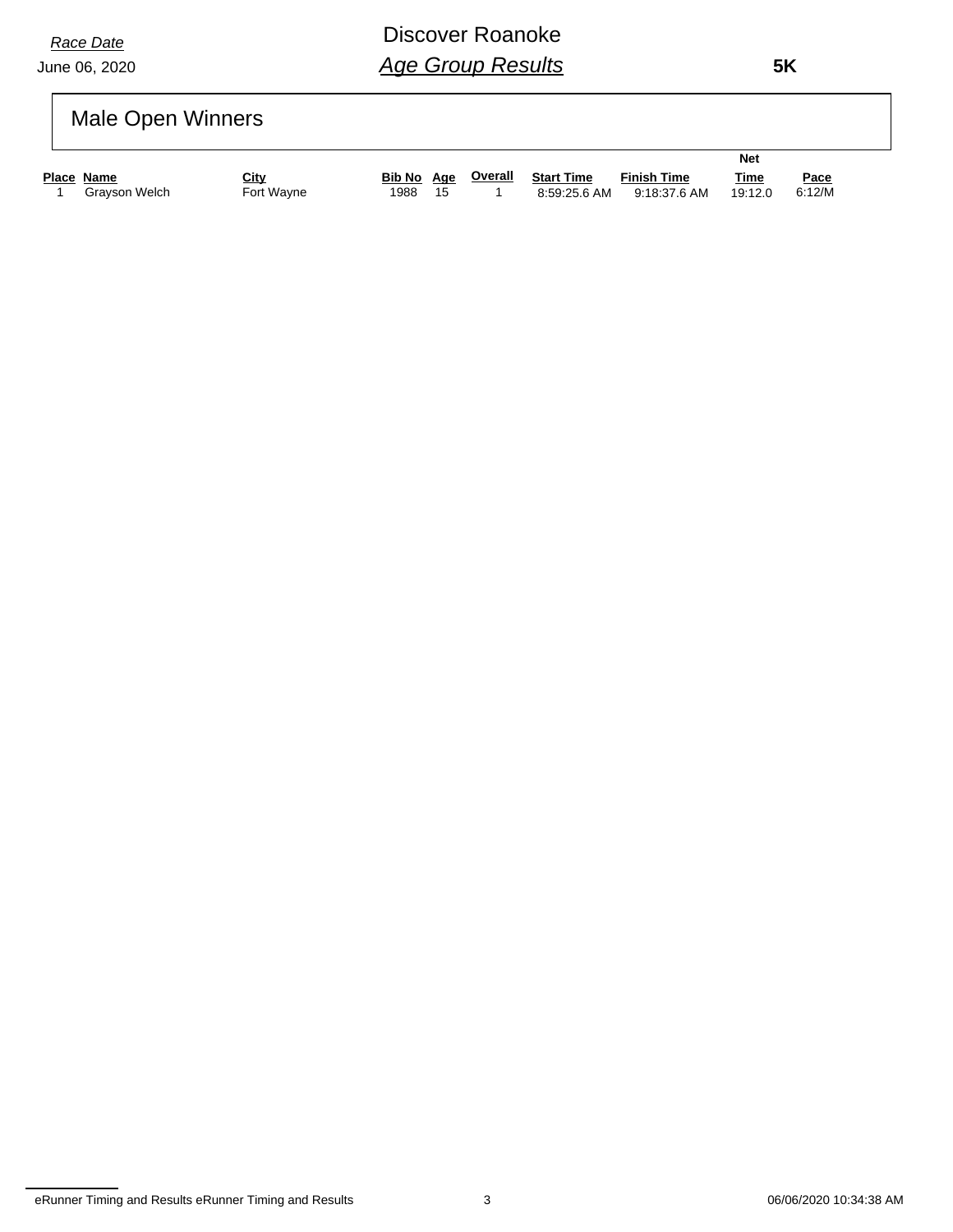June 06, 2020 *Race Date*

# Discover Roanoke *Age Group Results*

Male 19 and Under

|                   |                                              |                       |               |          |          |                              |                              | <b>Net</b>         |                  |
|-------------------|----------------------------------------------|-----------------------|---------------|----------|----------|------------------------------|------------------------------|--------------------|------------------|
|                   | Place Name                                   | City                  | Bib No        | Age      | Overall  | <b>Start Time</b>            | Finish Time                  | Time               | Pace             |
| $\mathbf{1}$<br>2 | Noah Warner                                  | roanoke               | 1986          | 15       | 8        | 8:59:28.4 AM                 | 9:23:24.6 AM                 | 23:56.1            | 7:43/M<br>7:44/M |
| 3                 | <b>Ben Claghorn</b><br><b>Isaac Pflieger</b> | Roanoke<br>Roanoke    | 904<br>2054   | 13<br>12 | 9<br>34  | 8:59:29.2 AM                 | 9:23:27.5 AM                 | 23:58.3            | 10:27/M          |
|                   |                                              |                       |               |          |          | 8.59.30.1 AM                 | 9.31.53.4 AM                 | 32:23.3            |                  |
|                   | Male 20 to 35                                |                       |               |          |          |                              |                              |                    |                  |
|                   |                                              |                       |               |          |          |                              |                              | <b>Net</b>         |                  |
|                   | Place Name                                   | City                  | <b>Bib No</b> | Age      | Overall  | <b>Start Time</b>            | <b>Finish Time</b>           | Time               | Pace             |
| $\mathbf{1}$      | <b>Chandler Neal</b>                         | Granger               | 2041          | 21       | 5        | 8:59:27.1 AM                 | 9:22:03.9 AM                 | 22:36.8            | 7:18/M           |
| 2                 | Corey Rice                                   | Fort Wayne            | 1812          | 25<br>26 | 14       | 8:59:27.2 AM                 | 9:24:22.6 AM                 | 24:55.3            | 8:02/M<br>9:00/M |
| 3<br>4            | <b>Todd Sprague</b><br>Neil Zehr             | Fort Wayne<br>Roanoke | 2030<br>2000  | 33       | 19<br>28 | 8:59:26.5 AM                 | 9:27:20.5 AM                 | 27:54.0<br>29:52.2 | 9:38/M           |
| 5                 | <b>Wyatt Morgan</b>                          | Fort Wayne            | 994           | 24       | 33       | 8:59:32.5 AM<br>8:59:28.5 AM | 9:29:24.7 AM<br>9.31.08.3 AM | 31:39.8            | 10:13/M          |
| 6                 | Cameron Youngblood                           | Roanoke               | 1997          | 32       | 39       | 8.57.52.6 AM                 | 9:32:15.8 AM                 | 34:23.2            | 11:06/M          |
|                   |                                              |                       |               |          |          |                              |                              |                    |                  |
|                   | Male 36 to 49                                |                       |               |          |          |                              |                              |                    |                  |
|                   |                                              |                       |               |          |          |                              |                              |                    |                  |
|                   |                                              |                       |               |          |          |                              |                              | <b>Net</b>         |                  |
|                   | Place Name                                   | City                  | <b>Bib No</b> | Age      | Overall  | <b>Start Time</b>            | <b>Finish Time</b>           | Time               | Pace             |
| $\mathbf{1}$      | <b>Tim Bruckner</b>                          | Huntington            | 855           | 42       | 3        | 8:59:25.7 AM                 | 9:18:53.2 AM                 | 19:27.5            | 6:17/M           |
| $\overline{2}$    | Bani Salazar                                 | Fort Wayne            | 2059          | 40       | 15       | 8:59:26.7 AM                 | 9:24:51.6 AM                 | 25:24.9            | 8:12/M           |
| 3                 | <b>Jesse Stanton</b>                         | Roanoke               | 1967          | 43       | 17       | 8:59:33.2 AM                 | 9:26:35.5 AM                 | 27:02.2            | 8:43/M           |
| 4                 | <b>Nate Williams</b>                         | Roanoke               | 1993          | 46       | 56       | 8:59:37.2 AM                 | 9:52:52.3 AM                 | 53:15.1            | 17:11/M          |
|                   | Male 50 to 64                                |                       |               |          |          |                              |                              |                    |                  |
|                   |                                              |                       |               |          |          |                              |                              |                    |                  |
|                   |                                              |                       |               |          |          |                              |                              | <b>Net</b>         |                  |
|                   | Place Name                                   | City                  | <b>Bib No</b> | Age      | Overall  | <b>Start Time</b>            | <b>Finish Time</b>           | Time               | Pace             |
| -1                | Jav Prichard                                 | Van Wert              | 1743          | 62       | 6        | 8:59:26.2 AM                 | 9:22:18.8 AM                 | 22:52.6            | 7:23/M           |
| 2                 | DJ Hartley                                   | Fort Wavne            | 981           | 59       | 18       | 8:59:29.8 AM                 | 9.26.57.7 AM                 | 27:27.8            | 8:52/M           |
| 3                 | Eric Diamond                                 | South Bend            | 975           | 61       | 20       | 8:59:33.9 AM                 | 9:27:48.8 AM                 | 28:14.9            | 9:07/M           |
| 4<br>5            | <b>Mark Fisher</b><br><b>Mike Eifert</b>     | Fort Wayne            | 978<br>976    | 53<br>55 | 23<br>24 | 8:59:29.6 AM                 | 9:28:53.0 AM                 | 29:23.4            | 9:29/M<br>9:31/M |
| 6                 | Jeff Anderson                                | Fort Wayne<br>Homer   | 2042          | 57       | 29       | 8:59:34.5 AM<br>8:59:30.2 AM | 9:29:04.6 AM<br>9:29:35.0 AM | 29:30.1<br>30:04.8 | 9:42/M           |
| 7                 | Steve Anderson                               | Roanoke               | 2039          | 54       | 30       | 8:59:30.5 AM                 | 9:29:35.5 AM                 | 30:05.0            | 9:42/M           |
| 8                 | <b>Tim Davis</b>                             | Warsaw                | 974           | 62       | 38       | 8:59:30.2 AM                 | 9:33:35.1 AM                 | 34:04.9            | 11:00/M          |
| 9                 | <b>ROB NEHER</b>                             | <b>ROANOKE</b>        | 999           | 54       | 47       | 8.59.31.7 AM                 | 9:43:52.7 AM                 | 44:20.9            | 14:18/M          |

eRunner Timing and Results eRunner Timing and Results 4 4 1 and 106/06/2020 10:34:39 AM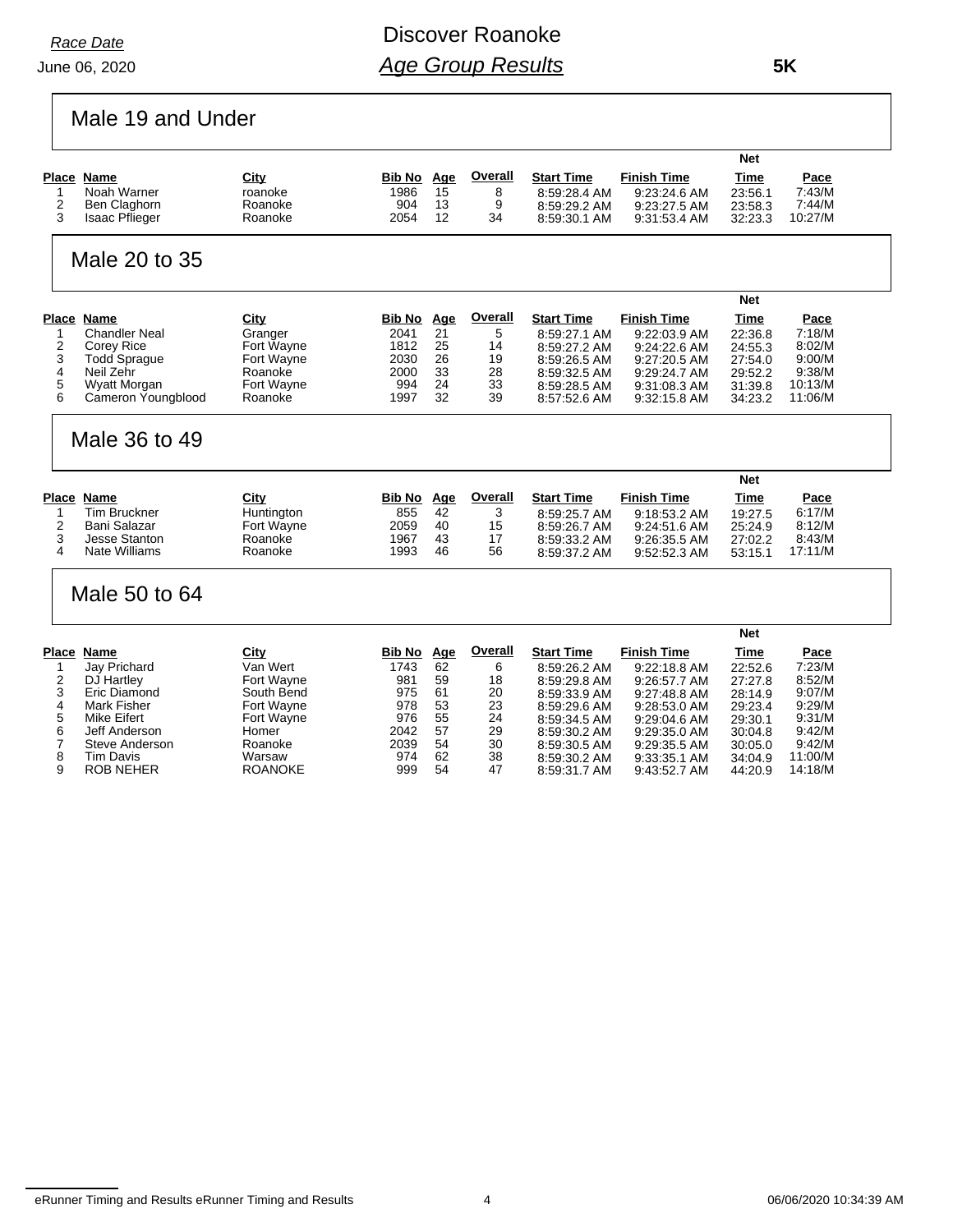June 06, 2020

# Discover Roanoke *Age Group Results*

 **10K**

# Female Open Winners

|                   |         |            |    |         |                   | Net                |             |             |
|-------------------|---------|------------|----|---------|-------------------|--------------------|-------------|-------------|
| <b>Place Name</b> | City    | Bib No Age |    | Overall | <b>Start Time</b> | <b>Finish Time</b> | <b>Time</b> | <u>Pace</u> |
| Natalie Witmer    | Roanoke | 2032       | 19 |         | 8:57:49.6 AM      | 9:50:24.2 AM       | 52:34.5     | 8:29/M      |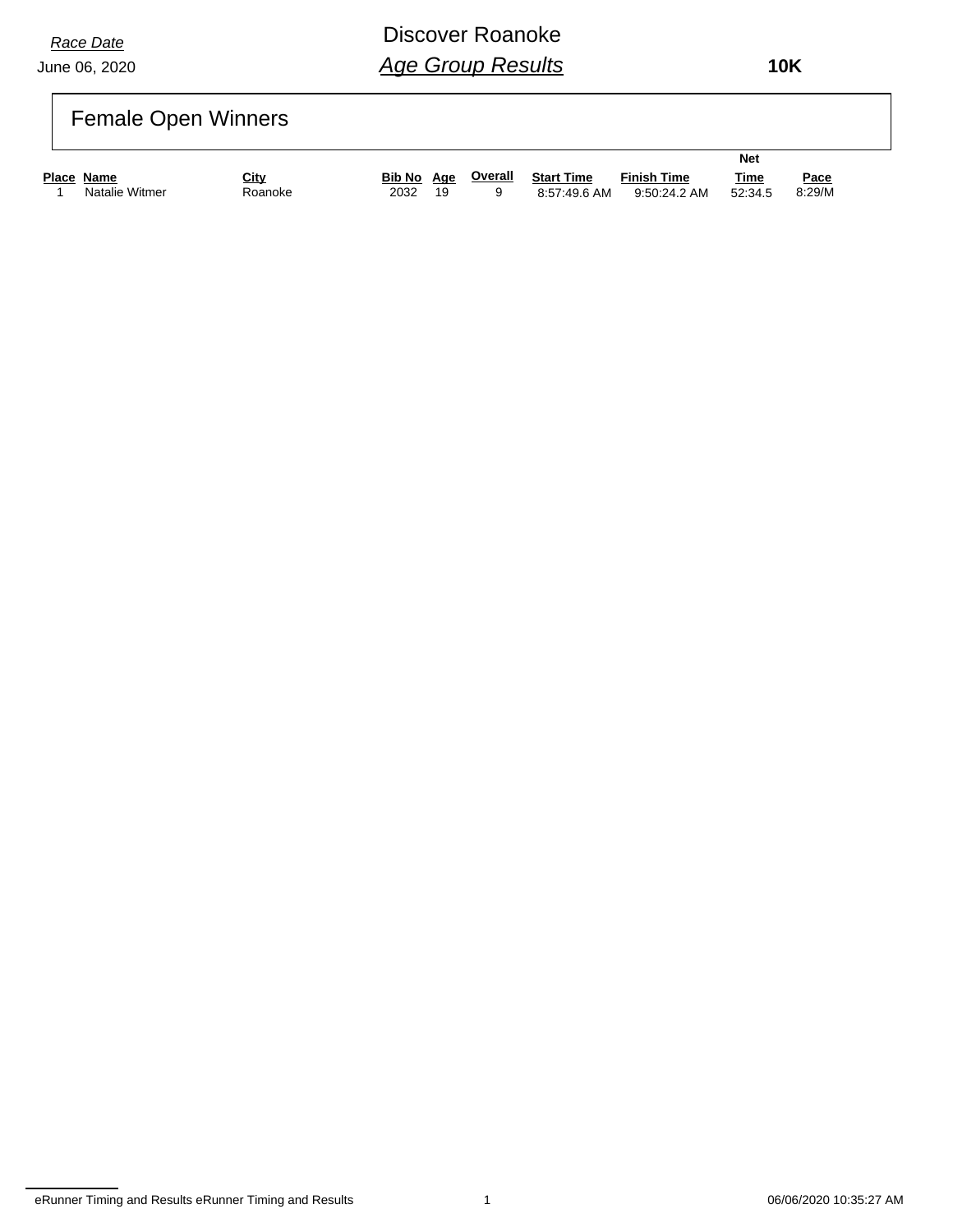June 06, 2020 *Race Date*

Discover Roanoke *Age Group Results*

 **10K**

| Female 20 to 35                                                                                                     |                                                                  |                                            |                             |                                 |                                                                                   |                                                                                        |                                                          |                                                  |
|---------------------------------------------------------------------------------------------------------------------|------------------------------------------------------------------|--------------------------------------------|-----------------------------|---------------------------------|-----------------------------------------------------------------------------------|----------------------------------------------------------------------------------------|----------------------------------------------------------|--------------------------------------------------|
|                                                                                                                     |                                                                  |                                            |                             |                                 |                                                                                   |                                                                                        | <b>Net</b>                                               |                                                  |
| Place Name<br>Lauren Sweet                                                                                          | City<br>Roanoke                                                  | <b>Bib No</b><br>1974                      | <u>Age</u><br>28            | Overall<br>18                   | <b>Start Time</b><br>8:57:52.9 AM                                                 | <b>Finish Time</b><br>10:18:22.0 AM                                                    | Time<br>1:20:29.0                                        | Pace<br>12:59/M                                  |
| Female 36 to 49                                                                                                     |                                                                  |                                            |                             |                                 |                                                                                   |                                                                                        |                                                          |                                                  |
|                                                                                                                     |                                                                  |                                            |                             |                                 |                                                                                   |                                                                                        | <b>Net</b>                                               |                                                  |
| Place Name<br>Sadie Landrum<br>1<br>2<br><b>Bridget Clements</b><br>3<br>Susan Sweet<br>4<br>Angelina Bayoneta      | City<br>Huntington<br>Fort Wayne<br>Roanoke<br>Fort Wayne        | <b>Bib No</b><br>988<br>972<br>1975<br>704 | Age<br>46<br>47<br>42<br>46 | Overall<br>14<br>15<br>19<br>22 | <b>Start Time</b><br>8:57:51.7 AM<br>8:57:51.9 AM<br>8:57:52.9 AM<br>8:57:52.1 AM | <b>Finish Time</b><br>10:04:26.2 AM<br>10:13:18.8 AM<br>10:18:22.4 AM<br>10:29:22.5 AM | Time<br>1:06:34.4<br>1:15:26.9<br>1:20:29.4<br>1:31:30.4 | Pace<br>10:44/M<br>12:10/M<br>12:59/M<br>14:46/M |
| Female 50 to 64                                                                                                     |                                                                  |                                            |                             |                                 |                                                                                   |                                                                                        |                                                          |                                                  |
|                                                                                                                     |                                                                  |                                            |                             |                                 |                                                                                   |                                                                                        | <b>Net</b>                                               |                                                  |
| <b>Place Name</b><br>Brenda Mauricio<br>2<br><b>Christine Hutchins</b><br>3<br>Debby Rowan<br>4<br><b>DEB NEHER</b> | City<br>Fort Wayne<br>Fort Wayne<br>Fort Wayne<br><b>ROANOKE</b> | <b>Bib No</b><br>989<br>984<br>2035<br>997 | Age<br>51<br>57<br>53<br>54 | Overall<br>10<br>13<br>17<br>21 | <b>Start Time</b><br>8:57:49.6 AM<br>8:57:50.1 AM<br>8:57:52.9 AM<br>8:57:52.2 AM | <b>Finish Time</b><br>9:52:45.7 AM<br>10:02:29.9 AM<br>10:16:39.2 AM<br>10:24:50.4 AM  | Time<br>54:56.0<br>1:04:39.8<br>1:18:46.3<br>1:26:58.2   | Pace<br>8:52/M<br>10:26/M<br>12:42/M<br>14:02/M  |
| Female 65 and over                                                                                                  |                                                                  |                                            |                             |                                 |                                                                                   |                                                                                        |                                                          |                                                  |
|                                                                                                                     |                                                                  |                                            |                             |                                 |                                                                                   |                                                                                        | <b>Net</b>                                               |                                                  |
| <b>Place Name</b><br>Joni Wyatt<br>1                                                                                | City<br>Roanoke                                                  | Bib No<br>1995                             | Age<br>66                   | Overall<br>16                   | <b>Start Time</b><br>8:57:53.3 AM                                                 | <b>Finish Time</b><br>10:15:59.4 AM                                                    | Time<br>1:18:06.1                                        | Pace<br>12:36/M                                  |

eRunner Timing and Results eRunner Timing and Results 2 06/06/2020 10:35:27 AM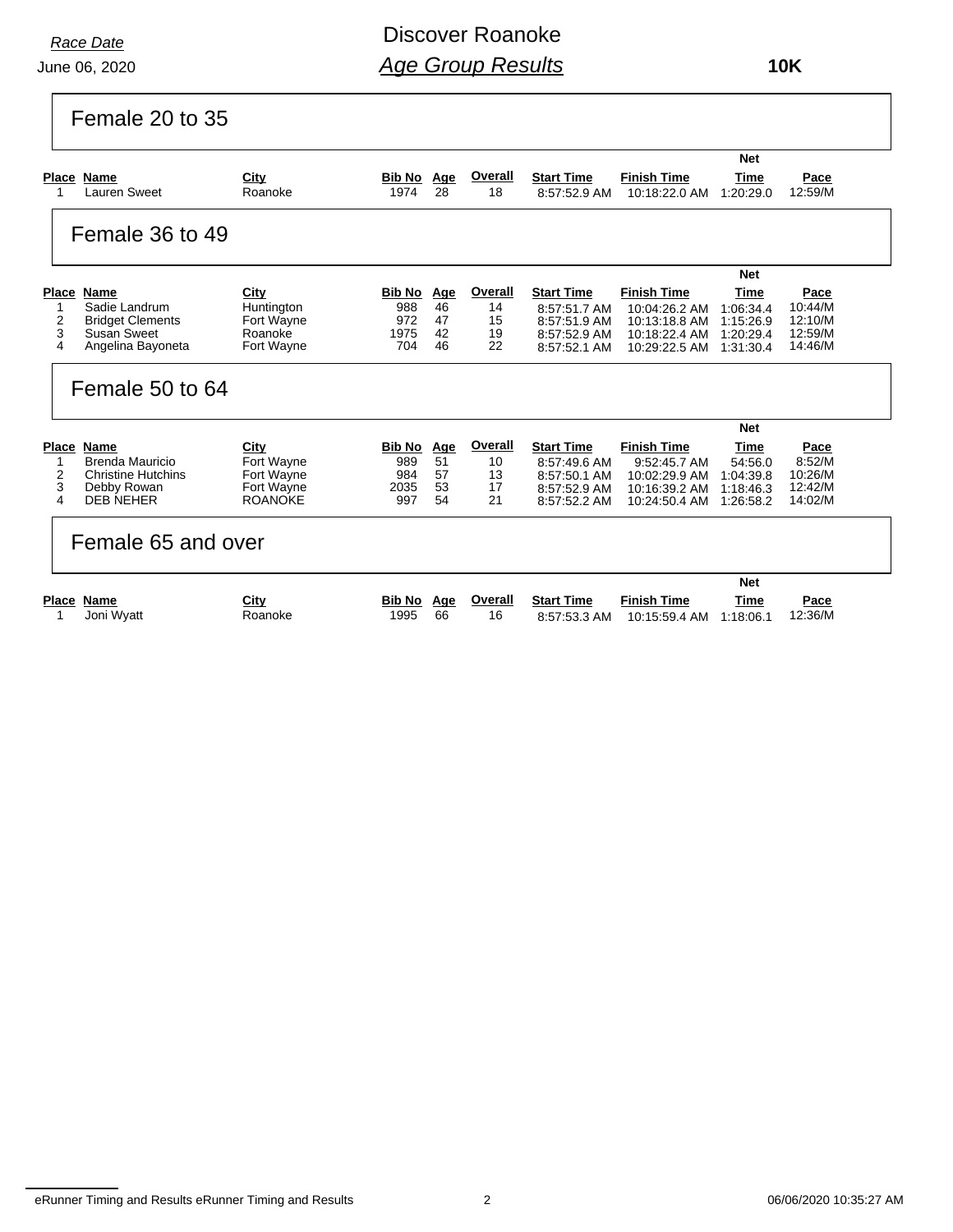June 06, 2020

# Discover Roanoke *Age Group Results*

 **10K**

# Male Open Winners

|            |                 |            |            |    |         |                   |                    | <b>Net</b> |             |  |
|------------|-----------------|------------|------------|----|---------|-------------------|--------------------|------------|-------------|--|
| Place Name |                 | City       | Bib No Age |    | Overall | <b>Start Time</b> | <b>Finish Time</b> | Time       | <u>Pace</u> |  |
|            | Dalton Atchison | Fort Wayne | 687        | 25 |         | 8:57:47.4 AM      | 9:35:29.8 AM       | 37:42.4    | 6:05/M      |  |